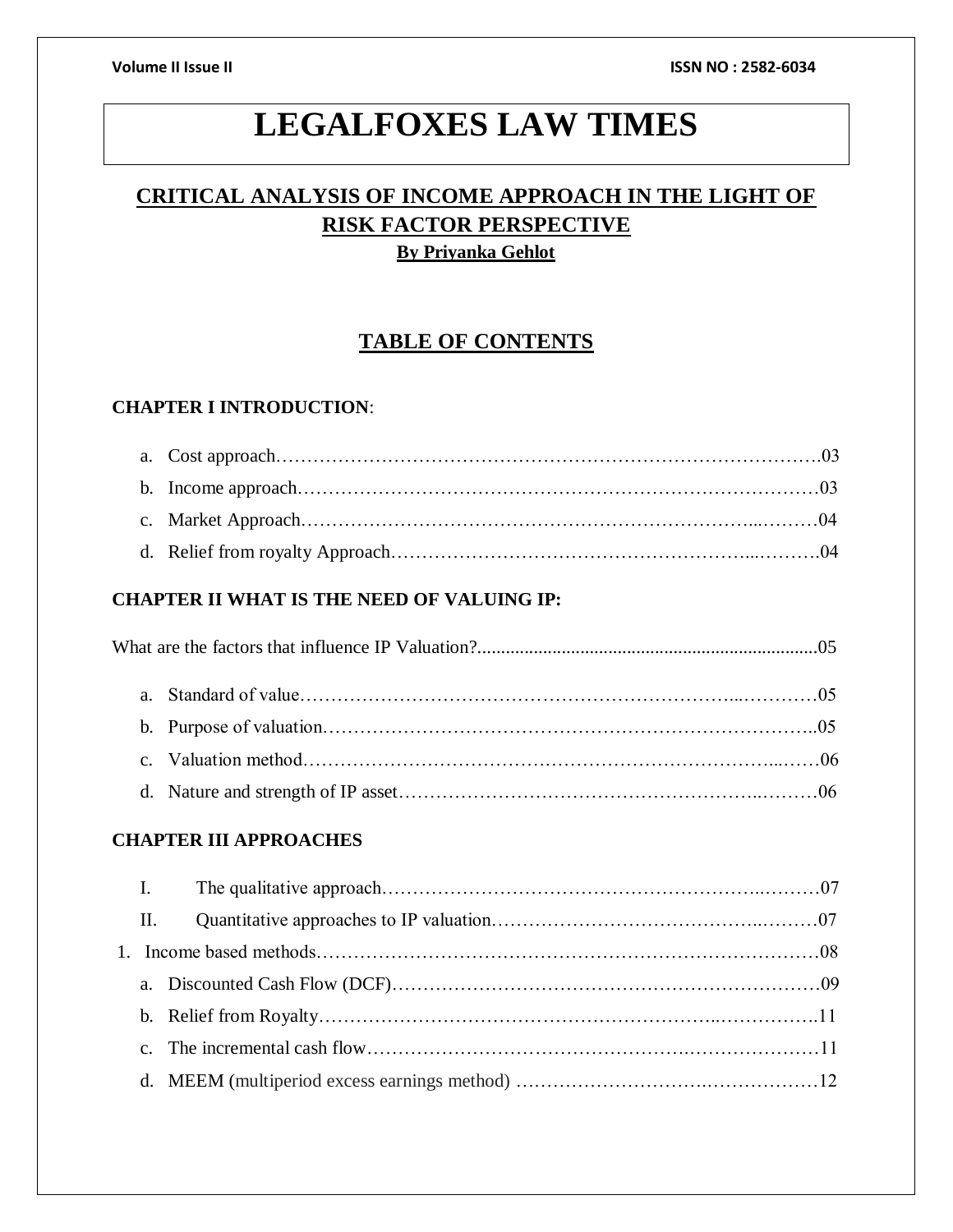### **CHAPTER IV: CONCLUSION**

## **CHAPTER I**

## **INTRODUCTION**

Intellectual property valuation techniques develop, particularly as access to data becomes easier and quicker. For just the last few decades, the exercise of valuing IP has been there with the passage of hour its use itself has increased & perfected.

Assessment is required in particular circumstances such as:

- Sale, merger, joint venture or similar business transaction;
- Divorce (whether personal or business-related);
- Bankruptcy
- Estate planning
- Licensing IP &
- Litigation Proceedings

Assessment analysts and IP professionals concur that there are majorly 4 customary IP valuation approaches:

1. **Cost Approach***:* Sometimes the former cost of developing an IP property is utilised to estimate its price/cost. A cost of developing an IP asset, nevertheless, is seldom representative of its ultimate value. Cost approach is not beneficial when it comes to IP utilised along with products that reach the market & generate revenue. Broadly speaking, the cost approach is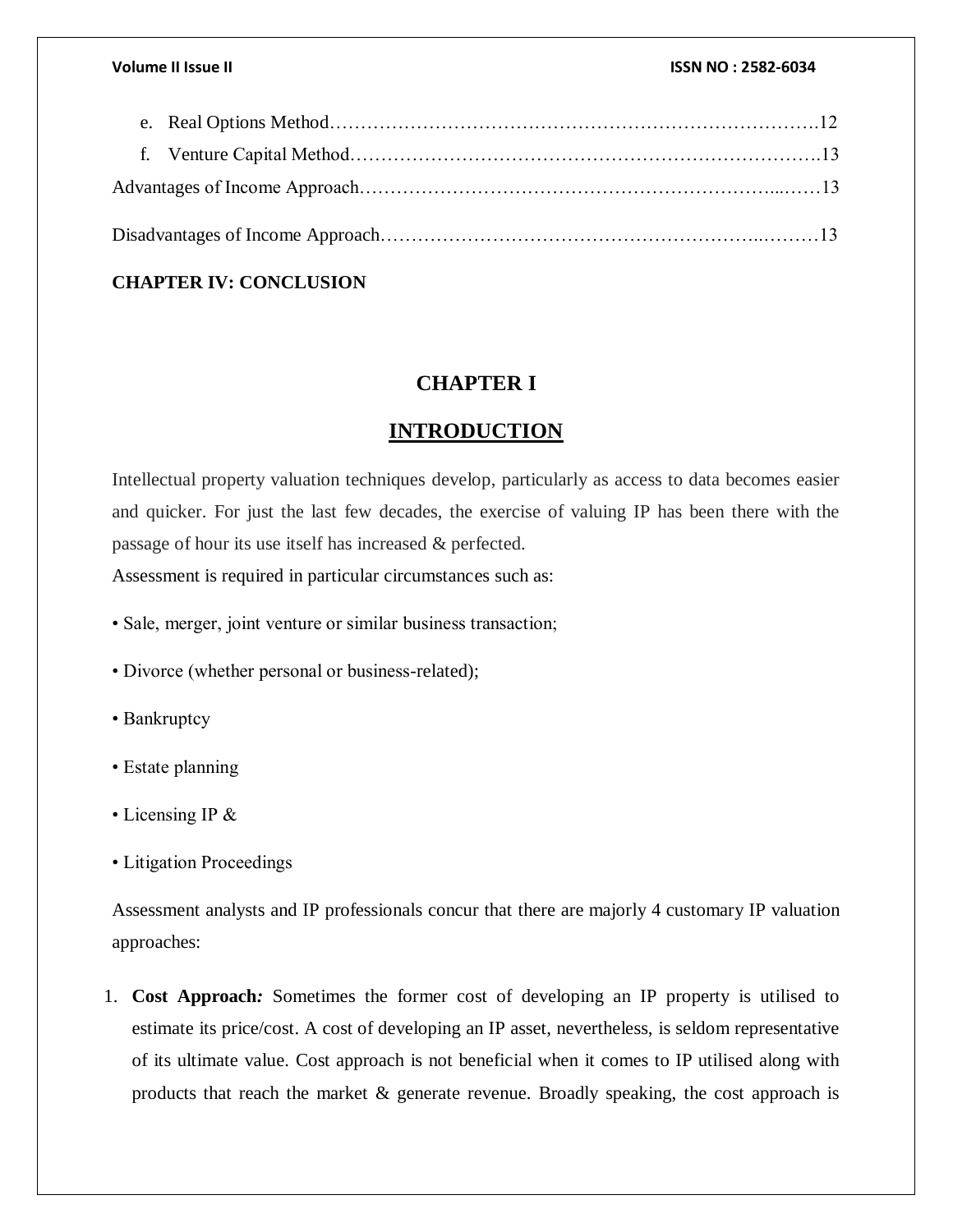$\overline{\phantom{a}}$ 

#### **Volume II Issue II ISSN NO : 2582-6034**

most appropriate for examining IP & products that have not industrially established or that might be re-produced rapidly, as it takes into account cost that a company can circumvent by buying a similar development effort instead of duplicating it.

- 2. **Income Approach:** The income approach estimates the current value primarily related to the intellectual property asset of future income streams. This method uses predicted financial results based on factors like contemporary financial performance, industry patterns and competitive environment. $<sup>1</sup>$ </sup>
- 3. **Market Approach:** It assesses IP only by equating the subject property with comparable IP property generally present agreements including comparable assets/property with comparable one. It thus gives an intimation of value if there is a relevant market with sufficient information about terms and conditions that could provide illustrations of present day armlength transactions.
- 4. **Relief from Royalty Approach:** In the relief from the royalty approach, a fictional condition is generated to calculate what a company has to give its very own IP assets in an arm-length purchase to license. The value of the avoided fictional royalty charges is then determined as the present value.

This project deals in detail about income approach valuation of IP assets in detail. At first instance, the technique of the revenue approach appears very easy to understand since it is premised on the assessment of future revenue channels that may or may arise from the assessment of IP/intangible assets. Income approach is an extensively utilized technique of IP assessment; though, it can be complex, and one has to determine how to calculate the asset's "income."

*"A brief example illustrates this: an unsophisticated analyst may see that a branded product earns a profit margin 30% higher than its unbranded counterparts, and the expert is tempted to attribute the entire 30% to the brand. In fact, only a portion of that 30% can be attributable to actual intellectual property, as the balance of the increased profit can be due to cheaper ingredients or more efficient branded product manufacturing."* 

With this in mind, the three fundamental parameters of the income approach are:

<sup>&</sup>lt;sup>1</sup>Anson Weston, Introduction, Alternate approaches to valuation of IP<sub>1</sub> (2015) (April 6, 2019, 1:00 AM), [http://www.ipwatchdog.com/2015/02/11/alternate-approaches-to-the-valuation-of-intellectual-property/id=54651/"](http://www.ipwatchdog.com/2015/02/11/alternate-approaches-to-the-valuation-of-intellectual-property/id=54651/).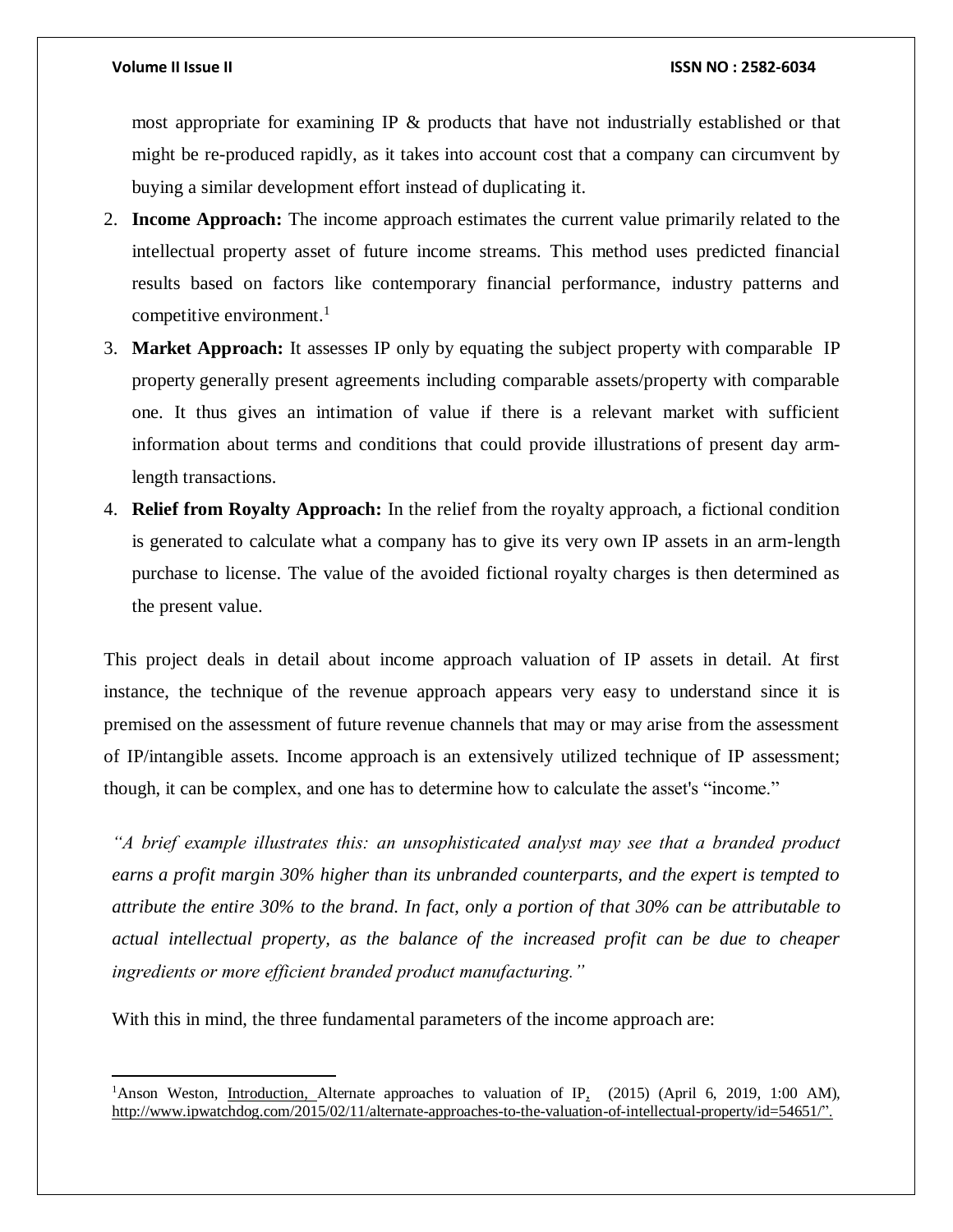- a. Future income stream
- b. Income stream duration
- c. Income stream risk or discount rate.

The technicalities are used to verify substitute techniques of income revenue which may be utilized in this type of survey. These may contain: "*net income, gross revenue, gross profit, operating income, pre-tax revenue, operating cash flow, EBITDA, net cash flow, anticipated incremental revenue, etc".*<sup>2</sup>

### **CHAPTER II**

### **WHAT IS THE NEED OF VALUING IP**

**Valuing early-stage intellectual property (IP) is demanding-largely due to the difficulty in incorporating the effects of risk and uncertainty into the valuation.**

#### **Introduction:**

 $\overline{\phantom{a}}$ 

IP property such as patents, trade-marks/copyrights are becoming chief of many organizations  $\&$ agreements increasingly. IP rights licensing and assignments are prevalent in market  $\&$ utilization of these asset as security for loans have grown. This reality has given rise to the increasing importance of intangible property assessment. It takes into account its value to trade an asset. For purposes of valuing these assets, several methodologies are commonly used in the market. In fact in this topic the different methodologies will be explained and examples of scenarios of possible use of these methodologies would be given. Public organizations have created various tools to assist valuation companies. In this document, these free tools will also be presented to help you save time and money.

### **What are the factors that influence IP Valuation?**

### **a. Standard of value:**

Fair market value and fair price value are the most widely used value standards. It is crucial when an IP valuation exercise is undertaken. Current market value (market value) can be defined as the amount of passing an asset or service from a willing seller to a willing buyer. It is assumed that buyer and seller are logical and have a reasonable understanding of relevant facts. Good value (fair price) is considered suitable for use in purchase price allocation after transaction. It is

<sup>&</sup>lt;sup>2</sup> IP Valuation: Income approach, profile available (2017) <http://www.consor.com/ip-valuation-the-income> approach," last assessed (April 6, 2019, 1:00 AM)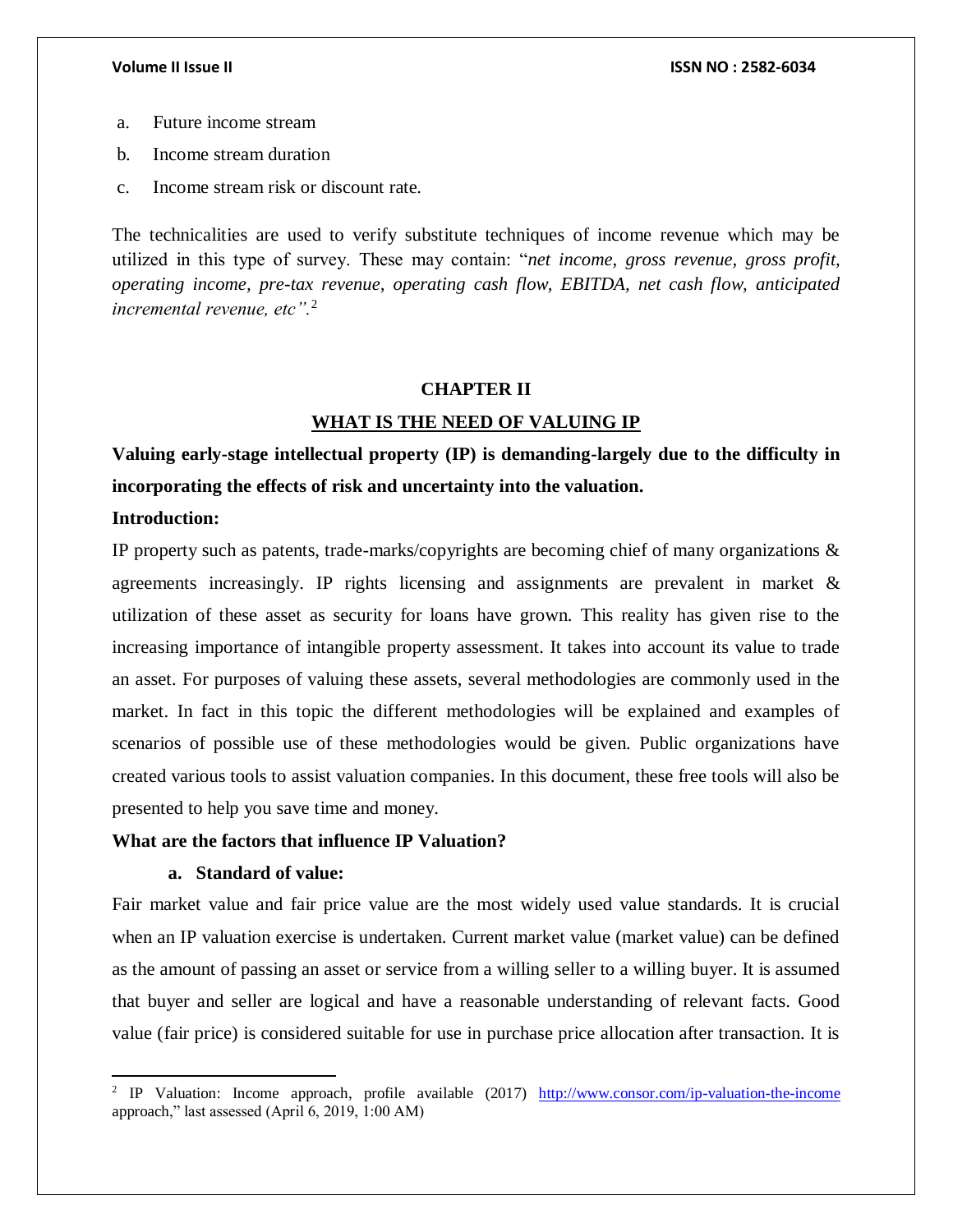found that the suppositions being used by market participants when pricing the asset. While fair market value appears to be more appropriate when used in exchange for the premise of value, fair value is often based on the premise of in-use value. As mentioned earlier. IP valuation is a process for assessing the fair market value of an IP asset in a common situation.

#### **b. Purpose of valuation:**

To ascertain the concept for value calculation, the objective behind valuation must be understood. For example, valuation from a market value and investment point of view would be entirely different. Market value is the right premise in commercial situations. International Value Standards define market value as the approximated amount to be exchanged by a property on the appraisal date between the willing buyer and the willing seller in an arm-length transaction after proper marketing in which each party acted prudently, wisely & without compulsion.

#### **c. Valuation method:**

The methodology used and the assumptions made during the application of a particular method of valuation affect the value of IP assets. Market method is the valuation's cost-effective form. Companies usually refrain from using the cost method as it ignores the novel feature of IP. This method is useful for the cost of R&D.

#### **d. Nature and strength of IP asset:**

An IP asset's competitive strength determines its comparative valuation on the market. Factors like customer responsiveness and a product's market distribution or service availability determine its IP value. The threat of new entries and replacements affects the IP asset value.

### **How to determine the value of your Intellectual Property?**

IP assessment can be a complex and difficult process. Perhaps the most appropriate method for IP assets relies on the premise of purpose to be derived from the result, valuable assets, and the relevant section for which the valuation is prepared.

## **CHAPTER III APPROACHES OF IP VALUATION**

#### **How is valuation performed?**

Organizations use distinct approaches for valuing intellectual property. These approaches are bifurcated into two categories: quantitative and qualitative assessment.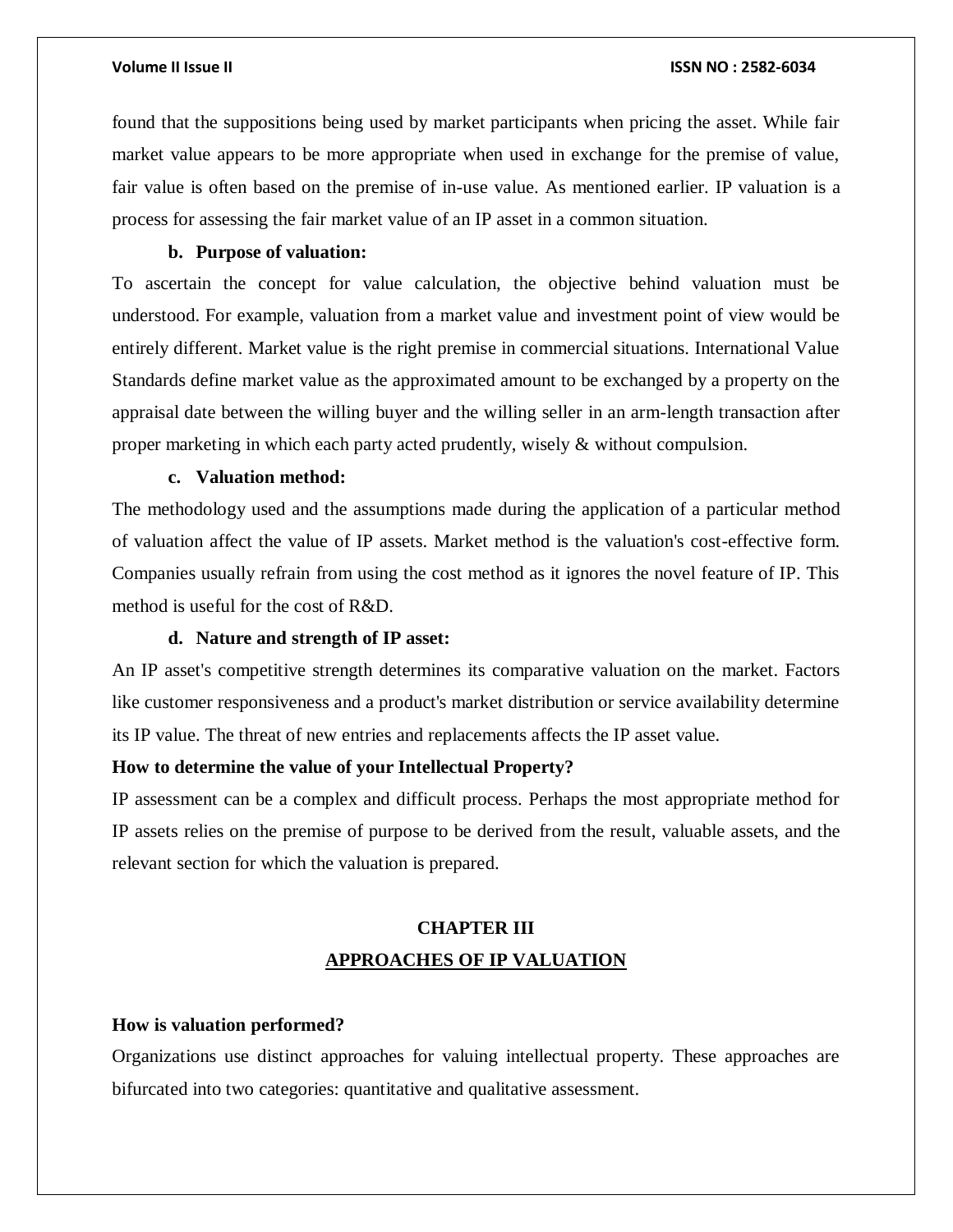

### **I. The qualitative approach:**

By examining its properties, characteristics or states, it incorporates an accurate analysis of present day utilization of the IP. Usually these outcomes are not monetary, evaluated by the qualitative approach. The qualitative approach provides an evaluation guide through the ranking and rebounding of the IP asset.<sup>3</sup>As presumed, the methods of qualitative evaluation are widely used as the quantitative methods. For IP management and business strategy purposes, qualitative methods are mostly used. Perhaps they just are utilized to compare the company's IP, classify and rank it. The scoring is influenced by different factors and functions as IP evaluation measures. Qualitative data is mostly general, making it possible to compare it with the IP of competitors. The disadvantage is that the information provided is very dependent on it.

### **II. Quantitative approaches to IP valuation:**

 $\overline{\phantom{a}}$ 

With respect to the valuation methods used by expert values, there is a blend of 3 methods used in compliance with international IP valuation standards: approaches based on cost, market  $\&$ income. In a particular context  $\&$  at a particular time, quantitative approaches determine IP value

<sup>3</sup> Drews D., The cost approach to IP valuation: Its uses and limitations, IP Metrics intellectual property (2001).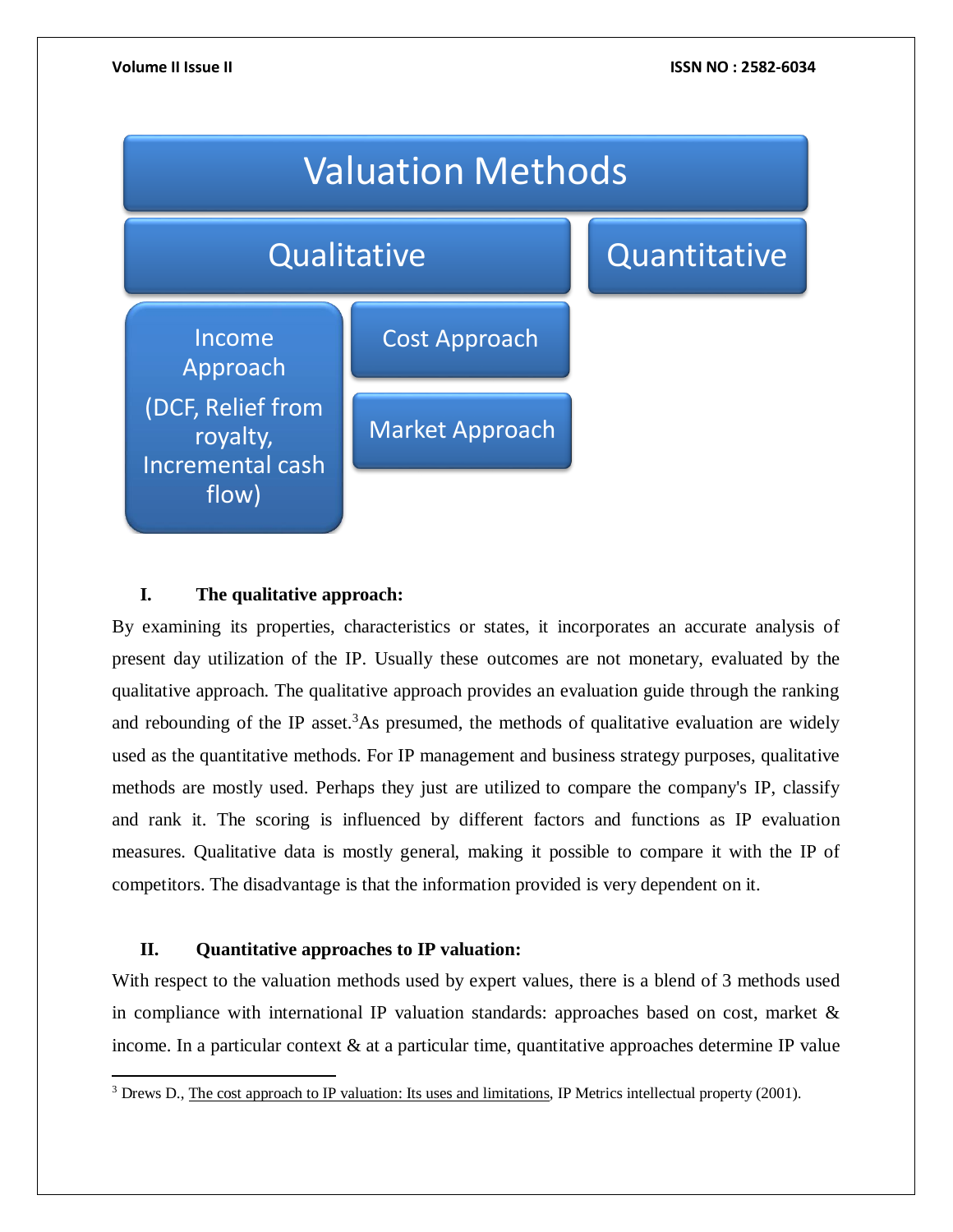$\overline{\phantom{a}}$ 

in money. There are many different approaches developed for specific contexts within each of these approaches. The outcomes of these methods, expressed in monetary terms, will be an IP value range.

#### **1. Income based methods:**

The income approach aims to compute the current value throughout its economic life of the anticipated future income flow resulting from the subject IP. Particular attention is given while using the income approach to 5 key parameters that ascertain value:

- a. Revenue or revenue related to IP use;
- b. Expected revenue or income growth characteristics;
- c. Expected revenue or income duration:
- d. risk associated with income or income estimates; &
- e. The percentage of income or income attributable to the IP subject.

The income approach utilizes IP's ability to create cash flow. The Income Approach usually covers most situations and intangible assets.

This approach is founded on the idea of subsidized working capital & defines the value of the subject property as the present value of the net economic benefits expected to be achieved over the entire service life of the property. When using the Income Approach to value intellectual property, dividend earnings are estimated to be related to the under consideration industry, company segment or product line. To determine the current value of the operation, the forecast profitability is then discounted through current value calculations. At this point, the part of this value attributable to intellectual property must be determined.<sup>4</sup>

These dimensions are based on market observations, containing "size, growth trends, dynamics of market share participants, and attributes of overall market risk." It is also important to have a thorough knowledge of the characteristics of the specific intangibles, along with the development stage, unique features such as bankruptcy or market leadership, and relevant product-related pricing information.

<sup>&</sup>lt;sup>4</sup> Sharma Deepak, <u>Income apparoach</u>, IP Valuation- Income Approach, (March 4, 2019 10:00 PM), available @: <http://www.intelproplaw.com/Articles/files/Income%20Approach.pdf>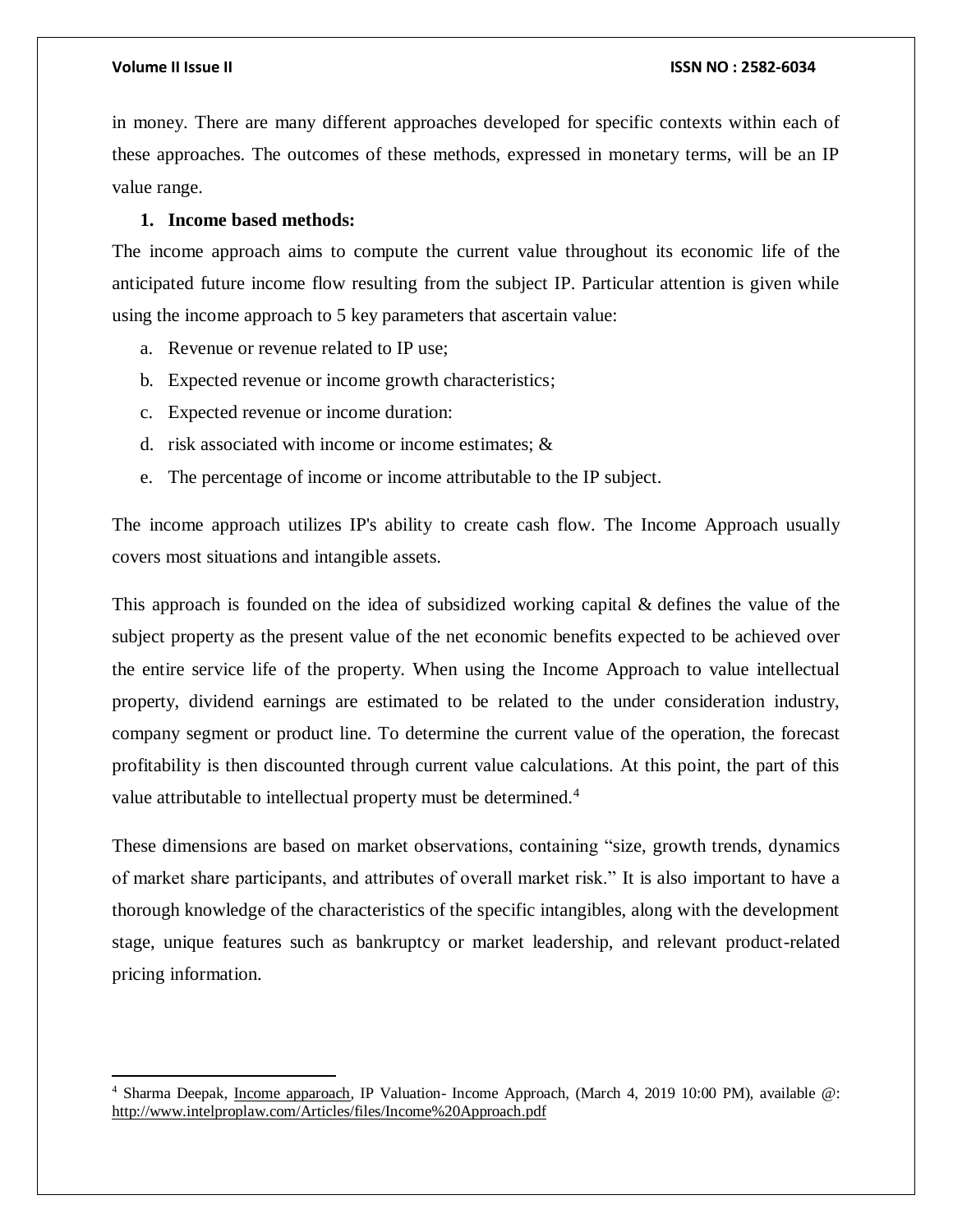There are several income-based techniques of valuation, each with multiple variations depending on the valuation reason and industry type. The discounted cash flow (DCF), incremental cash flow, MMEE and royalty relief are some examples.

As per Anson et al.<sup>5</sup> The key income method criteria are:

- a. the future cash flow,
- b. the duration of the cash flow and,
- c. the risk involved with generating the cash flow.

The working capital is classified by its size  $\&$  the probability of occurrence. Delivery of fees for national and international applications, annuity charges and office-related expenses action are important costs in the valuation process. The rate of discount depends on the industry that works on the IP and the IP situation expected.

#### **A. Discounted Cash Flow (DCF):**

Discounted Cash Flow-DCF-Net Present Value Method allows estimated flow to be converted into actual value by discounting future income estimates flow with a suitably selected discount rate.<sup>6</sup> One of the most difficult challenges in this approach is how to set the discount rate. The discounted cash flow approach (or DCF) describes an approach to value a project or a whole company. By discounting it using the proper capital costs, DCF methods determine the current value of future cash flows. This is essential since cash flows in various time periods cannot be compared directly as most people would prefer income sooner rather than later. Opportunity costs and risk in the course of time are responsible. <sup>7</sup> This process includes three issues:

a. Future cash flow projections,

 $\overline{\phantom{a}}$ 

- b. The incorporation of taxes (company income and personal income taxes),
- c. the establishment of the relevant capital cost.

A method of valuation is used to estimate an investment opportunity's attractiveness. DCF scrutiny uses future free cash flow forecasts and reduces them to a current value which assesses the potential for investment (most often using the weighted average capital cost). The

<sup>5</sup> W. Anson & Noble D Anson, IP Valuation: What methods are used to value IP and Intangible assets? Lic. J vol 34, 1-7 (2014).

<sup>&</sup>lt;sup>6</sup> Bader Martin & Ruether Frauke, Patent valuation, still a long way to value based patent valuation, 12 (2007) [https://www.wipo.int/edocs/mdocs/sme/en/wipo\\_inme\\_smes\\_ge\\_10/wipo\\_insme\\_smes\\_ge\\_10\\_ref\\_theme06\\_01.pdf.](https://www.wipo.int/edocs/mdocs/sme/en/wipo_inme_smes_ge_10/wipo_insme_smes_ge_10_ref_theme06_01.pdf)<br><sup>7</sup> Id.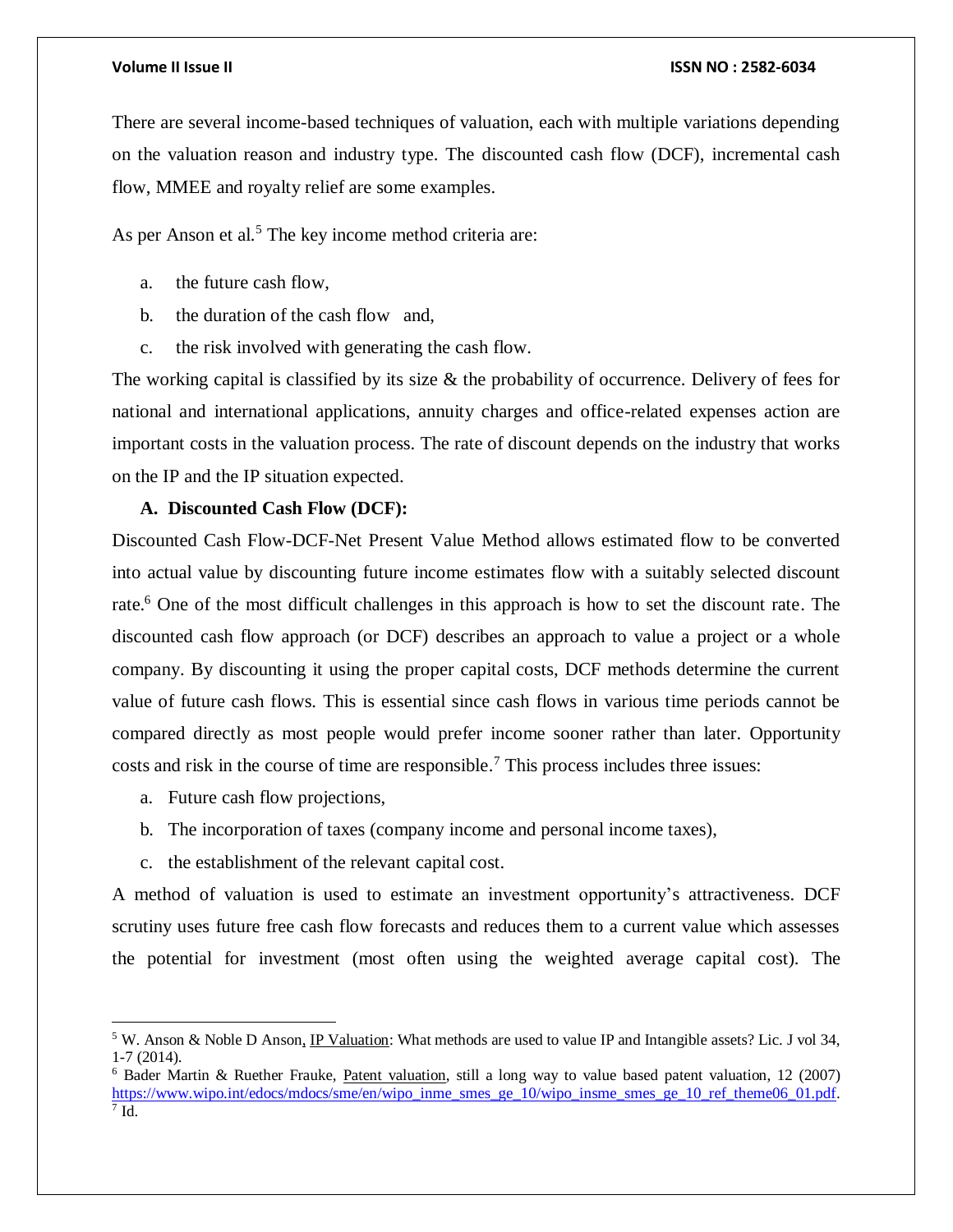opportunity may be a good one if the value achieved by means of DCF analyses is higher than current investment costs. 8

#### **Formula:**

 DCF=CF1+CF2+..CFn  $(1+r)1 (1+r)2 (1+r)n$ 

 $CF = Cash flow$ 

 $R=$  discount rate

#### **Factors affecting the rate of Discount:**

**(i). Inflation:** Inflation can decrease the purchasing power of the achievement of future economic benefits. In order to compensate for this loss of purchasing power, the rate of discount used has to include presumptions about inflation. This is required to compensate for the negative effects on the expected cash flow's purchasing power.

(ii). Liquidity<sup>9</sup>: The another risk is liquidity that needs to be taken into account. Liquidity is the relative difficulty in quickly converting an investment into cash. A lot of financial assets could be traded for money at every time on effective public exchanges. This strong feature of investment liquidity does not possess by IP investments, particularly those from early development (living at its earliest stages of development). "Additional return to the investor iswarranted and should be reflected in the discount rate when liquidity is lacking."

**(iii). Real interest:** Real interest is the return on investment component associated with sacrificing the use of the funds invested. It is the reward in favor of investing in deferring consumption. Typically higher rates paid through investments reflect compensation for the risk elements introduced through inflation, illiquidity, and risk premiums.

**(iv). Risk premium:** Risk premium is perhaps the extra sum of return which investors request for risk assumption exceeding real interest in a risk-free investment when there is potential for loss and/or unexpected earnings variability. The level of risk premium differs by property type and the industry. A risk element is the likelihood of competitive technologies that might obsolete the property owned. The best example of IP is computer software products that quickly lose out

 $\overline{a}$ 

<sup>8</sup> Pandey Akshat, Valuation of IP Assets, Easten Law house (2010).

 $9$  Id.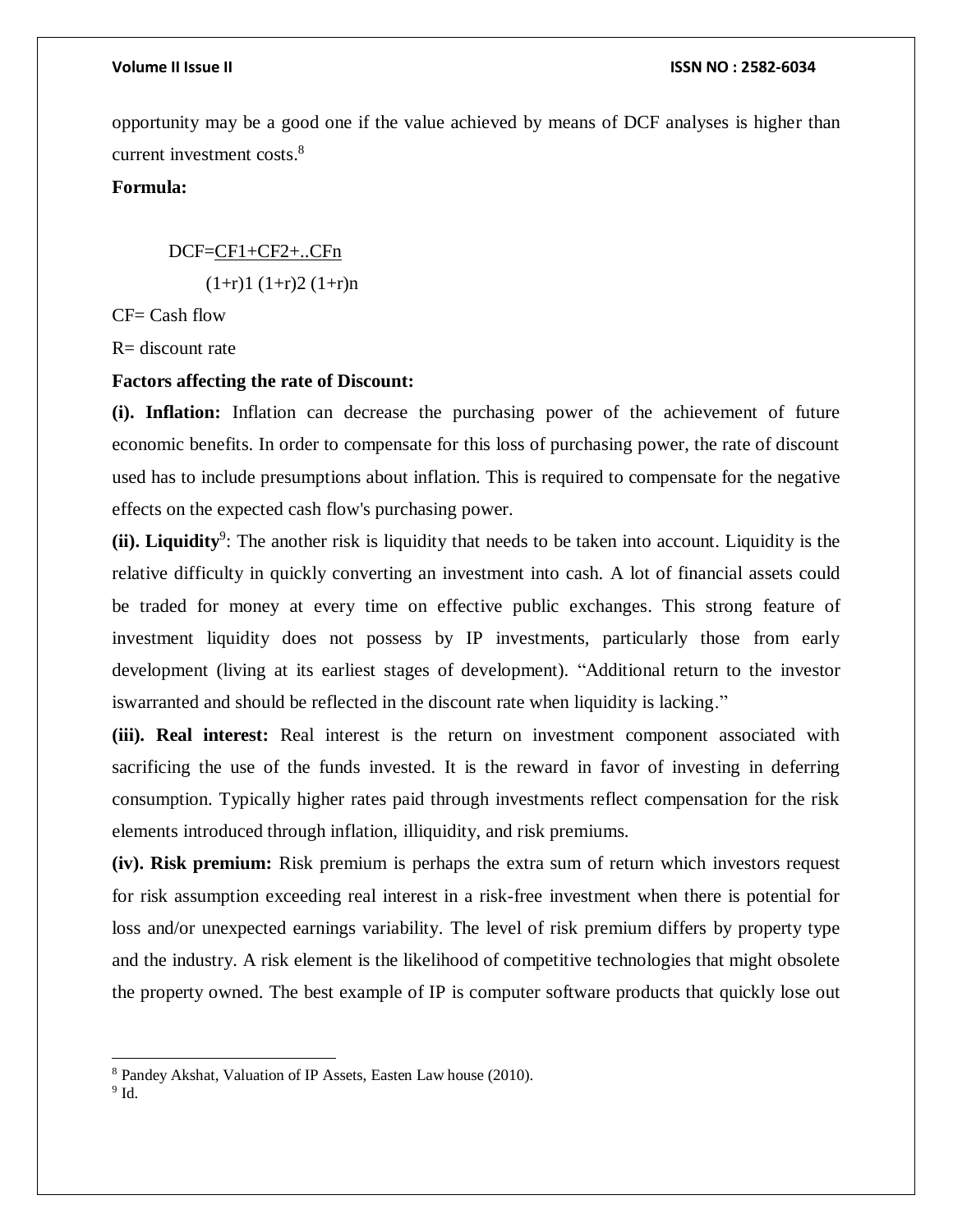in very short periods for enhanced and much more influential items. For this risk compensation requires a premium.

#### **B. Relief from Royalty:**

In "relief from the royalty method" the notion is that if the property was licensed from another owner, the income due to the ownership of the IP can be calculated on the basis of the saved license fees that would have been paid. The technique involves that licensing agreements could be identified and transmitted for similar assets.

Relief from royalty is depend on the notion of deprivation value and examines the amount of income which a company will be "deprived" of if it did not own the intellectual property in question but instead had to rent it from a third party. The royalty represents the rental charge which, if this hypothetical arrangement were in place, would be paid to the licensor. Depending on the particular circumstances, the ability to assess an suitable royalty rate necessitates the verification of appropriate equivalent transactions and rates involving third parties. Moreover, acquiring a royalty rate is just a first move and also involves a credible sales prediction to measure the income which flows directly from  $IP<sup>10</sup>$ . Like all other income approaches, it is required to determine a suitable cost of capital. This approach is helpful since usually available information is the "market size and expected market share." Moreover, the process is indeed functional because a property's value is established as a rental charge which other companies will pay for using it. Consequently this method is more or less a mixture of the "income and market methods." The substantial disadvantage of the royalty relief method is that a rental charge could always be presumed where it can never eventuate in reality. <sup>11</sup> Another drawback is that in many situations it tends to be oversimplified and applied inappropriately.

#### C. **The incremental cash flow:**

 $\overline{a}$ 

This process aims at valuing the IP's benefit by linking the unit's income with that of the property to a situation.. The key distinction between the cash flows in the two circumstances for each time shows the extra cash circulation that can be directly linked to the valued asset. This is normally used for brand valuation and the similarity is between a branded product and a similar nonbranded product. The IP value is the distinction between the "branded product and the unbranded."

<sup>&</sup>lt;sup>10</sup> Greenhalgh Christine & Roger Mark, The value of IPR to firms and societies, vol. 23, 541 (2007). [https://www.jstor.org/stable/23606746?seq=1#metadata\\_info\\_tab\\_contents](https://www.jstor.org/stable/23606746?seq=1#metadata_info_tab_contents) <sup>11</sup> Id.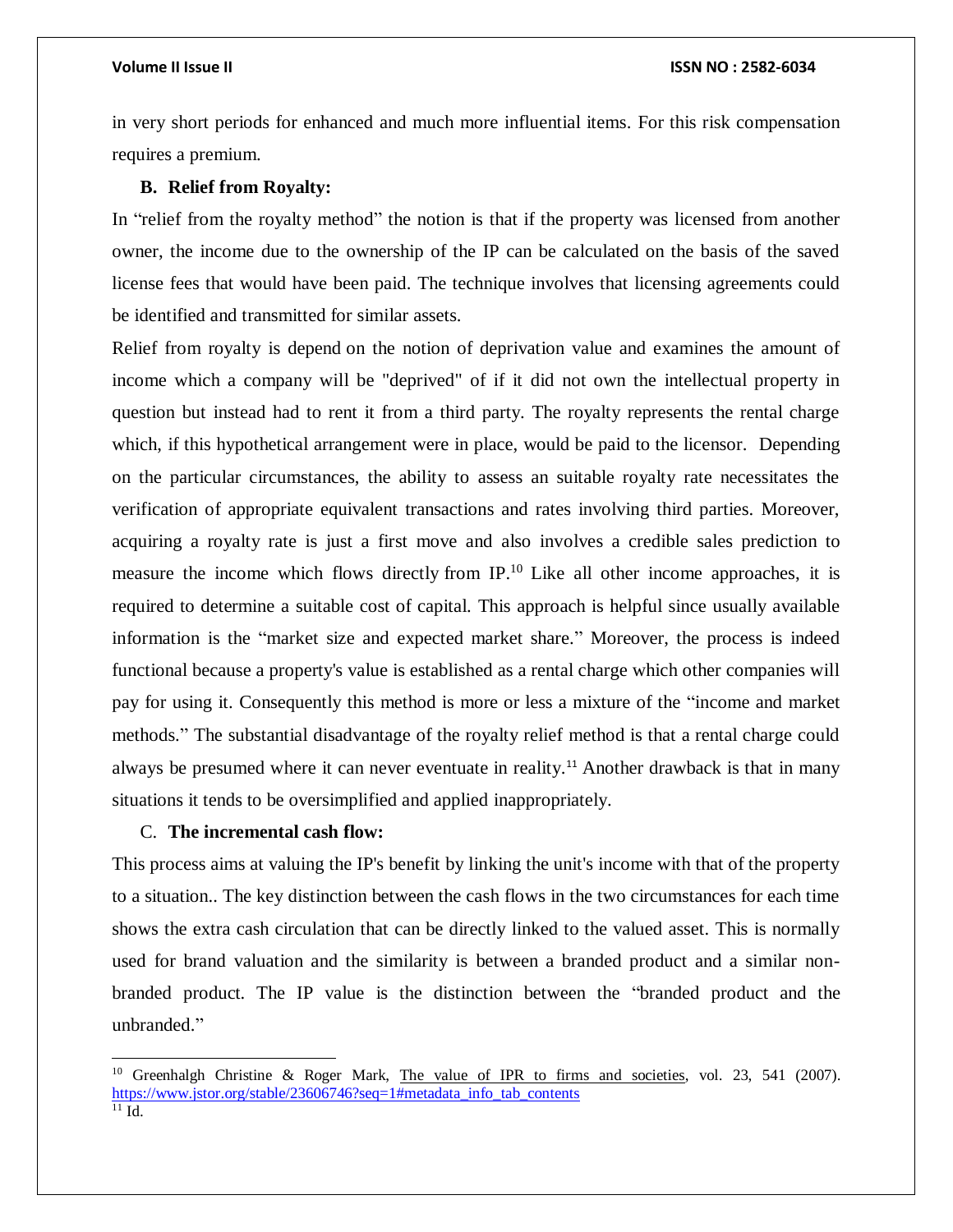$\overline{\phantom{a}}$ 

#### **D. The MEEM (multiperiod excess earnings method):**

It attempts to insulate the flow of cash generated by the IP by subtracting fictitious fees from the whole unit's cash flow for all other assets. The fees can be regarded as charges for rent or rental for the use of the assets. Because the IP regularly generates cash flows with other assets only, financial planning for these paired units is usually done. As a result, the MEEM uses the royalty relief method in the opposite way. While this method computes fictitious IP fees, and for all other assets MEEM calculates fictitious charges.

#### **E. Real Options Method:**

The Real Options Method (ROM) acknowledges the intrinsic value of the patent based on its projected cash flows reduced by the capital cost opportunities for the patent owner. In addition, the ROM incorporates the value of the uncertainty inherent in a company and the active decision making essential for the achievement of a patented strategy. The ROM uses the option pricing model for these items. The main advantage of the ROM lies in the value linked to cash flow uncertainty and the ability to manage patent investments.<sup>12</sup>

Just like the methods for DCF or Venture Capital, the ROM value cash flows, but it also represents the knowledge acquired. This process offers a much more total assessment of cash flow and static fixed costs, than that of the DCF and Venture Capital. The main problem with ROM is that the "underlying option pricing theory" and the "real option application" are frequently inaccurately mapped. No party ensures that the company can obtain the fixed costs foreseen at the ROM exercise price. The "breakthrough" aspect of the BlackScholes model was that the inputs into the model were observable and reliable.

The efficiency of the inputs depends on the appropriate presumptions of the market, that are the basis of the options, bonds and stock markets. Real investments are usually rarely traded and thus market prices are not reliable. As such, the accuracy of the economic values projected under the ROM is questionable by these limitations. The other inconveniences about using the ROM for evaluating patents are the fact which patents withstand negative rights, instead of affirmative rights which corroborate the notion "having an options." Further, as observed above, by filing a third party and by contending a assertion the optional value of a patent may be lowered or eradicated.

<sup>12</sup> Cockburn Lan, Assessing the value of a patent: things to bear in mind. (April 07 2019, 12:05 PM) [https://www.wipo.int/sme/en/documents/valuing\\_patents\\_fulltext.html](https://www.wipo.int/sme/en/documents/valuing_patents_fulltext.html)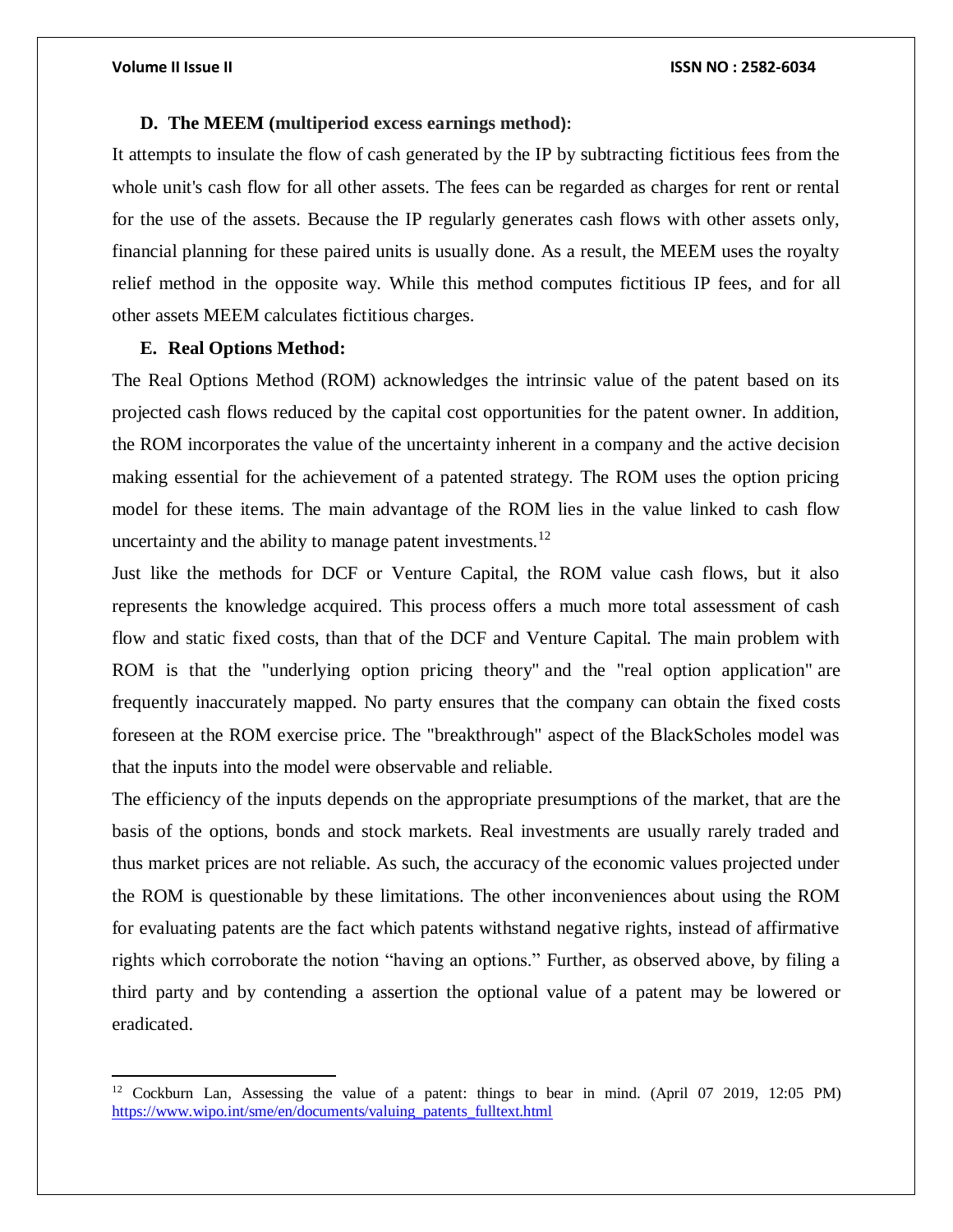#### **F. Venture Capital Method:**

The valuation technique for Venture Capital method also emanates a patent value from the cash flows which occur over the life of the asset. This is different to the DCF method because a fixed rate of discount on the non-market basis is used, usually at 50% (40-60% range), and the probability of success is not explicitly adjusted. The patent specific risk factors are not well taken into consideration by this method. Just like the DCF, it is assumed that cash flows are static and independent risk factors. This clarity is the biggest disadvantage in the evaluation of intellectual property.

### **When are they used?**

Income approaches to IP value are precise only when the following factors are accessible or correctly calculated: a product or IP licence revenue stream, an estimate of useful life of the IP, an understanding of IP specific risk factors for the valuation and a valid discount rate.<sup>13</sup>

### **Advantages of Income Approach:**

- a. Value on the basis of the conditions created is relatively easy to evaluate.
- b. .It may be possible to determine and predicted specific cash flows with the commonly accessibility of several of the required inputs from financial statements and market information.
- c. No need for market transaction: it captures anticipate future income without the requirement for equivalent transactions on the market.
- d. d. The income approach estimates the current value of the IP asset cash flow depending on the discount rate which requires the systemic risk into account.
- e. It shows the connection between the return on security investment and the return on the total product portfolio of the market.
- f. The income approach reflects the systemic risk component. The systematic risk measurement is shown byB (Beta).

#### **Disadvantages of Income Approach:**

 $\overline{\phantom{a}}$ 

- a. It needs the allocation of subjective cash flow.
- b. The practical transposition of theory requires assumptions which are limited in nature.

<sup>13</sup>John Start, Income Approach, valuation of IP Module 4 (April 06, 2019, 12 AM) <http://www.ipcentar.uns.ac.rs/pdf/IP.pdf>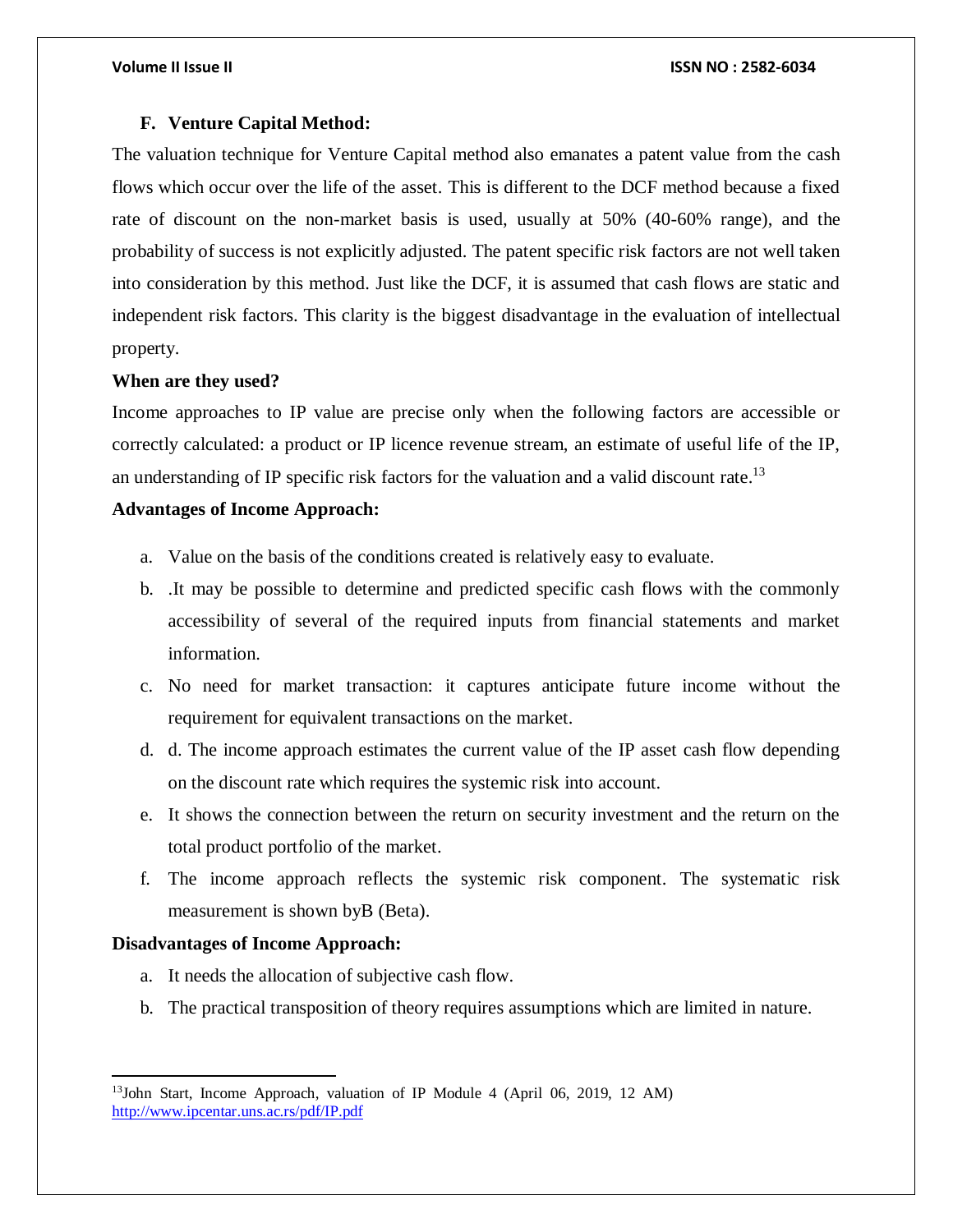- c. The techniques are ontologically rigorous but it can be difficult to execute in situations in which high uncertainties are involved.
- d. appropriate information from internal reporting systems is not always readily accessible.
- e. Cash flow and the discount rate which are both uncertain have to be estimated. For example, the estimation of market opportunities and consequently cash flow from early stage IP developments rarely provides an experience base.

## **CHAPTER IV RISK ANALYIS AND CONCLUSION**

#### **Risk Analysis:**

In addition to the challenges mentioned above, the most difficult problem in valuing IP assets is the considerable risk of many of these assets. In a very common situation when IP assets are assessed before commercial success is particularly difficult to account for risk. Beyond the above reasons, there are number of other risk associated with income approach and other assets for a number of reasons.

Initially, IP assets are risky for a range of reasons, including:

- a. It is not guaranteed the successful achievement of in process technology.
- b. Research and development costs, product integration, and production scale may be considerably higher than expected.
- c. It could not be possible or cost prohibitive to implement subject technology into product/ services.
- d. Regulatory approvals that are anticipated can be deferred or denied.
- e. There may be unforeseen safety and efficiency problems occur.
- f. Until late in the product development process, market success cannot be tested.
- g. If challenged, patents can prove null and void.
- h. It is difficult to anticipate non-infringing competitive alternatives or design around technologies.
- i. Innovation can move quickly and lead to a short or unknown economy.

A number of income approach approaches can address the risk and uncertainty associated with early stage IP assets, including:

a. Important due diligence to identify risk and uncertainty areas.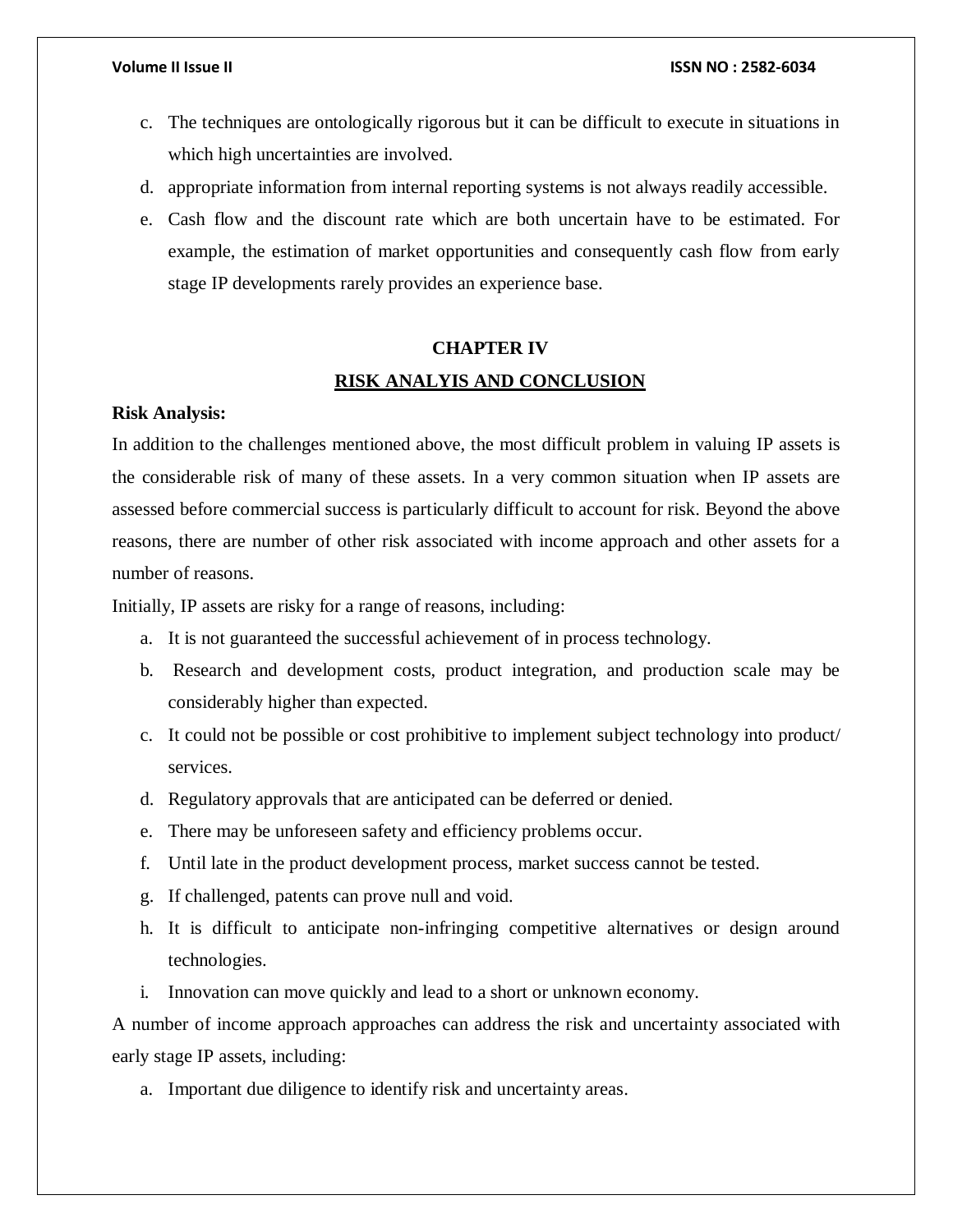- b. Adapting the upward adjustment of the discount rate to reflect additional risk.
- c. Adapting the upward adjustment of the discount rate to reflect additional risk c. Carry out sensitivity analysis and scenario analysis to understand the effects of risk variable values on the effect of the risk variables.

### **Conclusion:**

It is extremely difficult to estimate the value of the IP portfolios because the IP's contextual characteristics depend heavily on the nature, the business model and the strategic synergies with the organization. A helpful approach can be taken however to determine the IP assessment, taking into account the prospective royalties that the portfolio might collect. Then a method of income can model this future value. The Discounted Cash Flow (DCF) method, the major income method, is established for many years and is widely employed in several areas of finance, along with capital analysis and project funding.

Sensitivity analysis can be carried out using the income method in particular, since major input parameters can be modified to provide a total IP range. Sensitivity analysis includes the development of a number of possible scenarios, thereby providing a mechanism to capture and evaluate risk. If stakeholders are pretty skeptical of putting a credible value on intellectual property, the income method may reflect this risk by varying the discount rate, for example, or by weighing the likelihood of cash flows. However, it is often suitable to mix up two or more methods in assessing a valuable IP assessment. The ability to combine IP valuation approaches to strengthen a range of assessments can be crucial for success in negotiation.

The most common error in applying this approach is the expert's lack of differentiation between the income generated by the total business enterprise, or the business enterprise value, and the value of the income generated by the intellectual property within that business. When valuing intellectual property, in order to use the income approach, it is critical to be able to separate the stream of income that the intellectual property is generating from the value of the business as a whole, and then apply an appropriate discount rate and life span.

In summary, when using the income approach, the intellectual property or intangible asset values calculated represent the worth or present value of the future economic benefit/income that will accrued to its owner. This requires projection of future income, an estimate of the duration of the income stream and/or useful life, and an estimate of the risk associated with generating the income stream, also known as the discount rate. Although at first glance it may seem less precise